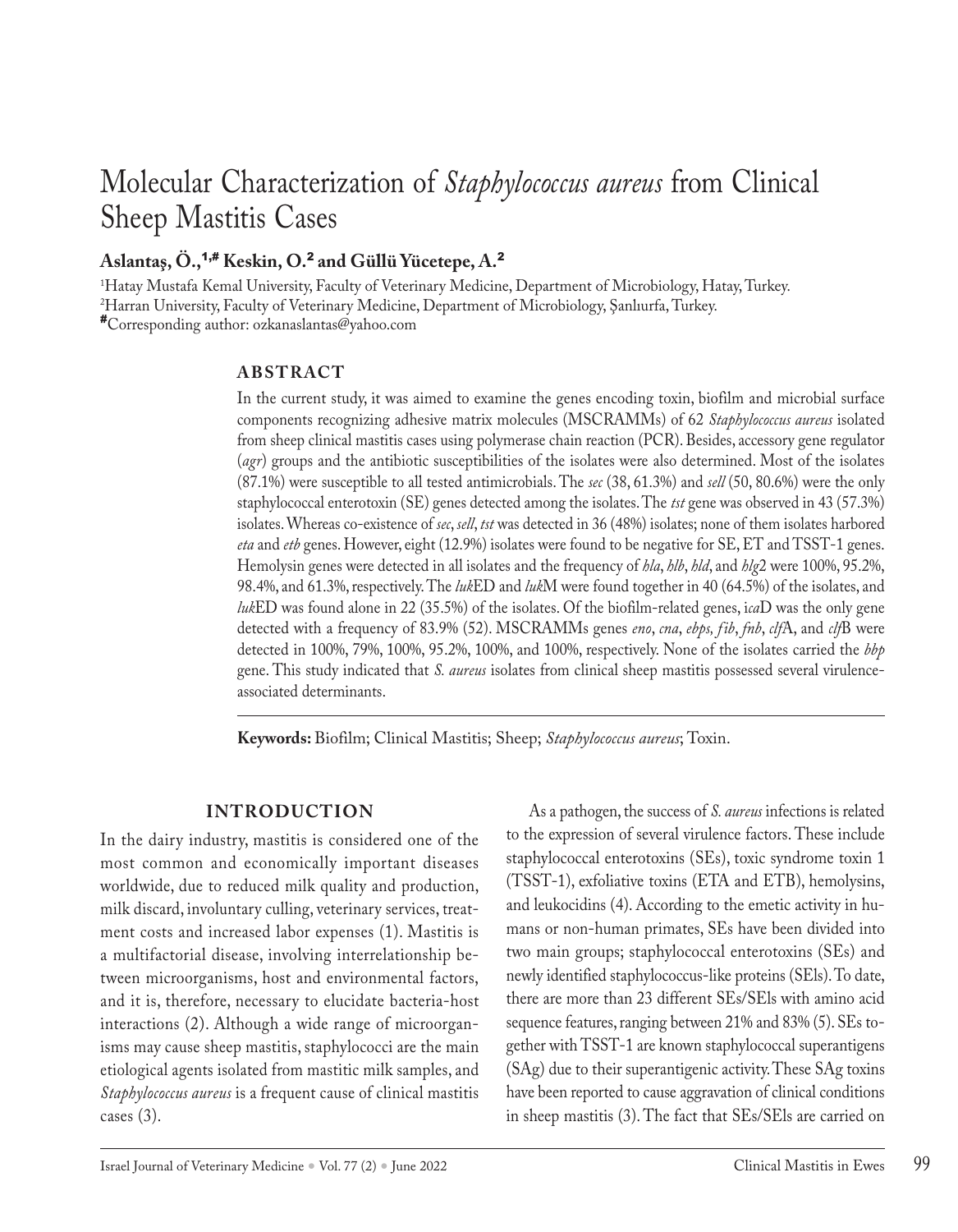various mobile genetic elements (MGE), such as prophages, transposons, plasmids, and *S. aureus* pathogenicity islands (SaPIs), leading to the widespread transfer of these genes among staphylococci. In addition, SEs, when consumed with high doses by susceptible individuals, cause staphylococcal food poisoning (SFP) characterized by symptoms such as vomiting, abdominal cramps, and sometimes diarrhea (5).

*S. aureus* produces a variety of exotoxins with cytolytic activities such as  $\alpha$ -,  $\beta$ -,  $\delta$ -, and γ-hemolysins, leukocidins (*lukED* and *luk*M) and Panton-Valentine leukocidin (PVL) that cause the destruction of erythrocytes and leukocytes by the formation of β-barrel-channel pores on the target cell membranes (6).

Expression of most virulence factors including several cell-wall-associated and secreted extracellular proteins in *S. aureus* are controlled via the accessory gene regulator (*agr*) locus (7). The *agr* system shows a dual action on the regulation of virulence according to the presence or absence of environmental signals (e.g., autoinducing peptide, reactive oxygen species (ROS), high cell density, nutrient availability, and glucose concentration). Its effects include up-regulation of genes associated with invasive infection (e.g., TSST-1, enterotoxins, serin proteinase, lipases) and simultaneous down-regulation of genes associated with colonization (e.g., adhesins) (3, 8). To date, there are four described allelic variants (*agr*A/B/C/D) of the *agr* system (9).

The increasing trend of antimicrobial resistance presents a growing burden for the prevention and treatment of mastitis due to widespread and misuse of antimicrobials. The emergence of antimicrobial resistance among mastitis pathogens is also a concern for public health because resistant bacteria can also be transmitted to humans through the food chain (10).

The biofilm forming ability of *Staphylococcus* spp. has been increasingly considered as an important virulence factor that facilitates adhesion and colonization on the mammary gland epithelium (11, 12). Biofilm comprises bacterial cells enclosed in a self-produced matrix attached to biotic or abiotic surfaces (13). Biofilm gives many advantages to the bacteria such as (i) protection from the immune system and hostile environments within the host; (ii) decreasing diffusion of bactericidal concentrations of antibiotics or disinfectants inside biofilm matrix; (iii) helping bacteria for adhesion and colonization on mammary gland tissue and persistence of infection (14).

Staphylococcal biofilm formation is a two-step process

involving cell attachment and the formation of an extracellular matrix. Staphylococci can express a variety of bacterial surface molecules called microbial surface components recognizing adhesive matrix molecules (MSCRAMMs) interacting with host tissues like fibronectin-binding proteins A (*fnb*A) and B (*fnb*B), clumping factors (*clf*A) A and B (*clf*B), bone sialoprotein-binding protein (*bbp*), elastin-binding protein (*ebpS*), laminin-binding protein (*eno*), collagen-binding protein (*cna*), and fibrinogen-binding protein (*fib*) (15, 16). The next step is the development of biofilm, facilitated by the polysaccharide intercellular adhesin (PIA), called poly-Nacetylglucosamine (PNAG). PIA synthesis results in multilayer cell clustering. PIA synthesis is regulated by the *ica* gene locus, consisting an N-acetylglucosamine transferase (*ica*A and *ica*D), a PIA deacetylase (*ica*B), a putative PIA exporter (*ica*C), and a regulatory gene (*ica*R) (17). However, it has been reported that PIA production is not mandatory for biofilm formation and biofilm-related infection (18), and when there are no *ica* genes in some strains isolated from biofilm-related infections (19).

In Turkey, research related to clinical sheep mastitis is very limited compared to the studies on bovine mastitis. This study was therefore conducted (i) to determine the antimicrobial susceptibilities and *agr* types of the isolates, (ii) to examine genes encoding SE, TSST-1, ET, leukocidin and hemolysin, (iii) to evaluate biofilm-forming ability, and (iv) to investigate the genes encoding biofilm and MSCRAMMs.

## **MATERIALS AND METHODS**

#### **Study area**

Şanlıurfa is located in southeastern Turkey, with an altitude of 508.08 m (37° 10' 1.49" N – 38° 47' 38.11" E). It has a border with Syria in the south (Figure 1). Summers are hot and arid, and winters are colder than those of the Mediterranean climate. Şanlıurfa receives about 64.34 mm rain precipitation, and annual rainy days are 88.73 mm.

## **Sampling**

A total of 240 milk samples were collected from Awassi ewe herds, at the age of 2-5 years, with clinical mastitis problems in eight villages of Şanlıurfa of Turkey between March 2019 and August 2020, which did not receive antibiotic treatment.

Sampling was caried out by cleaning the teats by using 70% alcohol. Subsequently, the first few streams of foremilk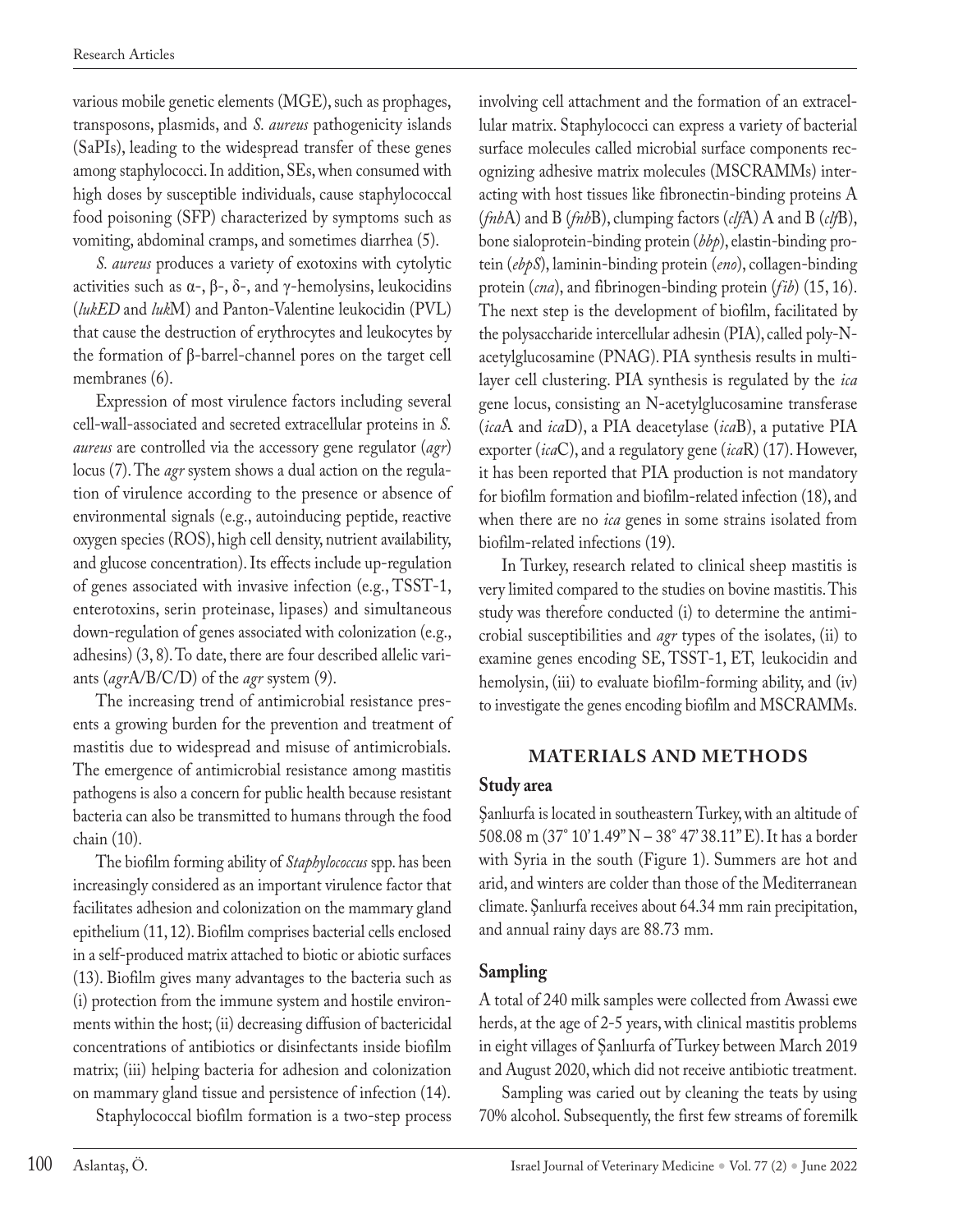

**Figure 1.** Map depicting the province that *S. aureus* isolates were obtained

were discarded, the milk samples were aseptically collected into sterile tubes.

## *S. aureus* **isolates**

Each of the milk samples were inoculated onto Blood Agar (Merck, Darmsadt, Germany) supplemented with 5% defibrinated sheep blood, and then aerobically incubated at 37 °C for 18-24 hours. Following conventional microbiological methods such as colony morphology, Gram staining, hemolysis, catalase, and coagulase (20); species identification was carried out using MALDI-TOF MS (Bruker Daltonics, Billerica, MA, United States) and *nuc* gene based PCR (21). The isolates were stored at −80°C by using the cryobank system (MAST Group Ltd., Bootle, United Kingdom).

# **DNA isolation**

Genomic DNA isolation from *S. aureus* isolates was performed using a commercial extraction kit DNeasy Blood and Tissue kit (Qiagen, Hilden, Germany). Before extraction, for lysis of the cell wall of the isolates, 10 µl of lysostaphin (10 mg/ml) and 15 µl of lysozyme (10 mg/ml) were added to the bacterial suspension and incubated at  $37^{\circ}$ C for  $45$ minutes (22).

# **Antimicrobial susceptibility testing**

Antimicrobial susceptibilities of the isolates were performed and evaluated according to Clinical Laboratory Institute (CLSI) criteria using disc diffusion method (23). The following antimicrobial discs were used: penicillin (P, 10 U), oxacillin (OXA, 1 µg) ampicillin (AMP, 10 µg), amoxicillinclavulanic acid (AMC,  $20/10 \mu$ g), cefoxitin (FOX, 30  $\mu$ g),

gentamicin (CN, 10 µg), tetracycline (TE, 30 µg), ciprofloxacin (CIP, 5  $\mu$ g), chloramphenicol (C, 30  $\mu$ g), and erythromycin (E, 15 µg). Antimicrobial discs were purchased from Bioanalyse (Ankara, Turkey).

*S*. *aureus* ATCC 25213 was used as a control strain. This strain was obtained from Public Health Institution of Turkey.

## **Detection of virulence genes**

PCR detection of SE (*sea, seb, sec, sed, see, seg, seh, sei, selj, selk, sell, seln, selm, selo, selq, selr*), TSST-1 (*tst*), ET (*eta*A and *eta*B), PVL (*pvl*), leukocidin (*luk*E-*luk*D, *luk*M), and hemolysin (*hla*, *hlb*, *hld*, *hlg*) genes were carried out as previously described (7, 24, 25, 26).

# **Screening of MSCRAMMs and Biofilm-related genes**

Biofilm-related (*ica*A, *ica*D, and *bap*) and MSCRAMM genes (*ebpS*, *eno*, *cna, fnbA, fnbB, fib, clfA, clfB*, and *bbp*) were searched as previously reported (3, 27, 28).

# *agr* **Typing**

The *agr* groups of the isolates were determined by mPCR as previously reported by Gilot *et al.* (9).

## **Determination of biofilm formation**

Two different methods investigated the determination of biofilm formation: Phenotypic biofilm-forming ability of the: (i) standard tube (ST) method and (ii) microtiter plate (MTP) method.

Standard Tube (ST) Method: The qualitative characterization of biofilm formation was performed as previously described by Christensen *et al.* (29). The presence of adher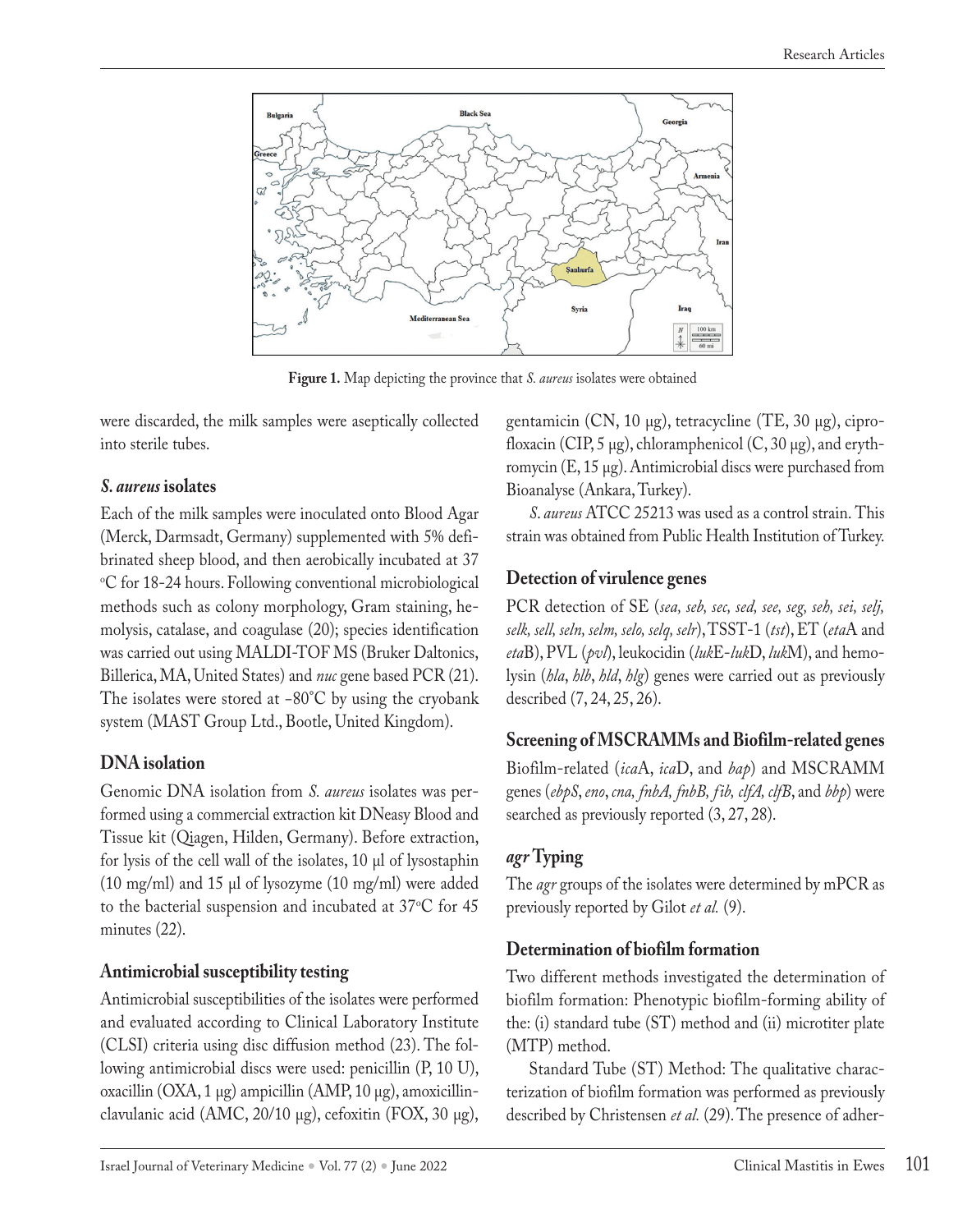ent film stained with safranine on the inner surface of the standard tubes (ST) was considered as an indication of a positive result. The biofilm formation was scored as negative  $(-)$ , weak  $(+)$ , moderate  $(+)$ , or strong  $(++)$ .

Microtiter Plate (MTP) Method: Quantitative biofilm determination was carried out using the microtiter plate (MTP) method as previously described by Stepanovic *et al*. (30) in tissue culture plates with 96 flat-bottomed wells. Every isolate was tested in triplicate, and un-inoculated Tryptone Soya Broth (Merck, Darmstadt, Germany) was used as a negative control. The amount of the biofilm formation in each well was measured using a microplate ELISA reader (BioTek, Quant, USA) at 570 nm. Based on the optical densities of each well, the isolates were defined as non-producer, weak, moderate or strong.

#### **RESULTS**

A total of 62 *S. aureus* were isolated from the examined milk samples. Most of the isolates were susceptible to nearly all tested antimicrobials. Only a small number of the isolates revealed resistance to P, AMP, AMC, TE, and CN with a frequency of 11.3%, 11.3%, 4.8%, 3.2% and 1.6%, respectively.

Of the 17 investigated SE/SEl genes, *sec* were detected in 61.3% (38/62) and *sell* in 80.6% (50/62) of the isolates. Six (14.5%) isolates were negative for SE/SEI genes. The *tst*  gene was detected in 43 (69.4%) isolates. None of the isolates carried ET genes.

All the isolates carried the *luk*ED and *luk*M genes as singles or in combination. While these two genes were detected in 44 (71%) isolates together, 18 (29%) isolates were positive for *luk*ED gene alone. None of the isolates harbored *pvl* gene.

The hemolysin genes were detected in varying combinations in all isolates. The frequency of hemolysin genes of *hla*, *hlb*, *hld* and *hlg*2 were 100%, 95.2%, 98.4% and 61.3%, respectively.

While all 62 *S. aureus* isolates were found as biofilm producers by ST method, 61 isolates were positive for biofilmforming ability by MP method. Comparison of ST and MP methods are given in Table 1.

Concerning the biofilm related genes, while *ica*A and *bap* genes were absent in all isolates, 83.9% (52/62) of the isolates were found to possess for i*ca*D. Of the MSCRAMM genes investigated, *eno*, *cna*, *ebps, fib*, *fnb*, *clf*A, *clf*B were detected in 62 (100%), 49 (79%), 62 (100%), 59 (95.2%), 6 (9.7%),

| Table 1. Screening of 62 S. aureus isolates for biofilm production by |  |
|-----------------------------------------------------------------------|--|
| standard tube (ST) and microplate (MP) methods.                       |  |

| <b>Biofilm</b> production | $STn\%$    | $MTP_n(\%)$ |  |
|---------------------------|------------|-------------|--|
| High                      | 11 (17.74) | 10(16.3)    |  |
| Moderate                  | 50 (80.64) | 52 (83.87)  |  |
| Weak/non                  | 1(1.61)    | 0(%)        |  |
| <b>Total</b>              | 62(100)    | 62(100)     |  |

62 (100%), and 62 (100%) isolates, respectively. None of the isolates carried *bbp* gene. Compiled results of antimicrobial susceptibility, virulence, biofilm and MSCRAMMs among the isolates are presented in Table 2.

## **DISCUSSION**

In the current study, *S. aureus* isolates from clinical sheep mastitis cases were subjected to analysis for several potential virulence factors involved in the pathogenesis of udder infection of sheep.

The antimicrobial susceptibility testing revealed that 87.1% (8/62) of the isolates were susceptible to all antibiotics tested. Previously, a low frequency of antimicrobial resistance has been reported in Italy and Algeria (31, 32).

*S. aureus* is a versatile pathogen that causes a wide range of infections in both humans and animals. This agent has the ability to produce several virulence factors such as exotoxins, exoenzymes, and adhesins (3, 6, 7). Of the SAg genes examined, the *sec* gene was detected in 38 (61.3%) *S. aureus* isolates. Although previous studies have shown the rare occurrence of other SE genes, *sec* was reported to be the most common SE gene detected in *S. aureus* isolates from sheep mastitis (31, 32). Similar to these studies, *sec* was detected in 34 isolates together with *sell* and *tst*. Merz *et al.* (33) reported that the prevalence of *sec*, *sell*, and *tst* genes were significantly higher among small ruminant isolates than the bovine isolates. The co-existence of these genes indicated the presence of two *S. aureus* pathogenicity islands such as SaPIbov1 and SaPIn1/ m1, which carry genes encoding SEC, SEIL and TSST-1 (34). Horizontal transfer of MGEs carrying SAg genes has been found to lead to the emergence of new *S. aureus* lineages (35). In addition, single or various combinations of these genes were also observed among SAg positive isolates such as *sec*-*sell* (in one isolate), *tst*-*sell* (in 7 isolates), *sec*-*tst* (in one isolate), *sec* (in one isolate) and *sell* (in 7 isolates). The occurrence of the isolates harboring *sec*, *tst* and *sell* genes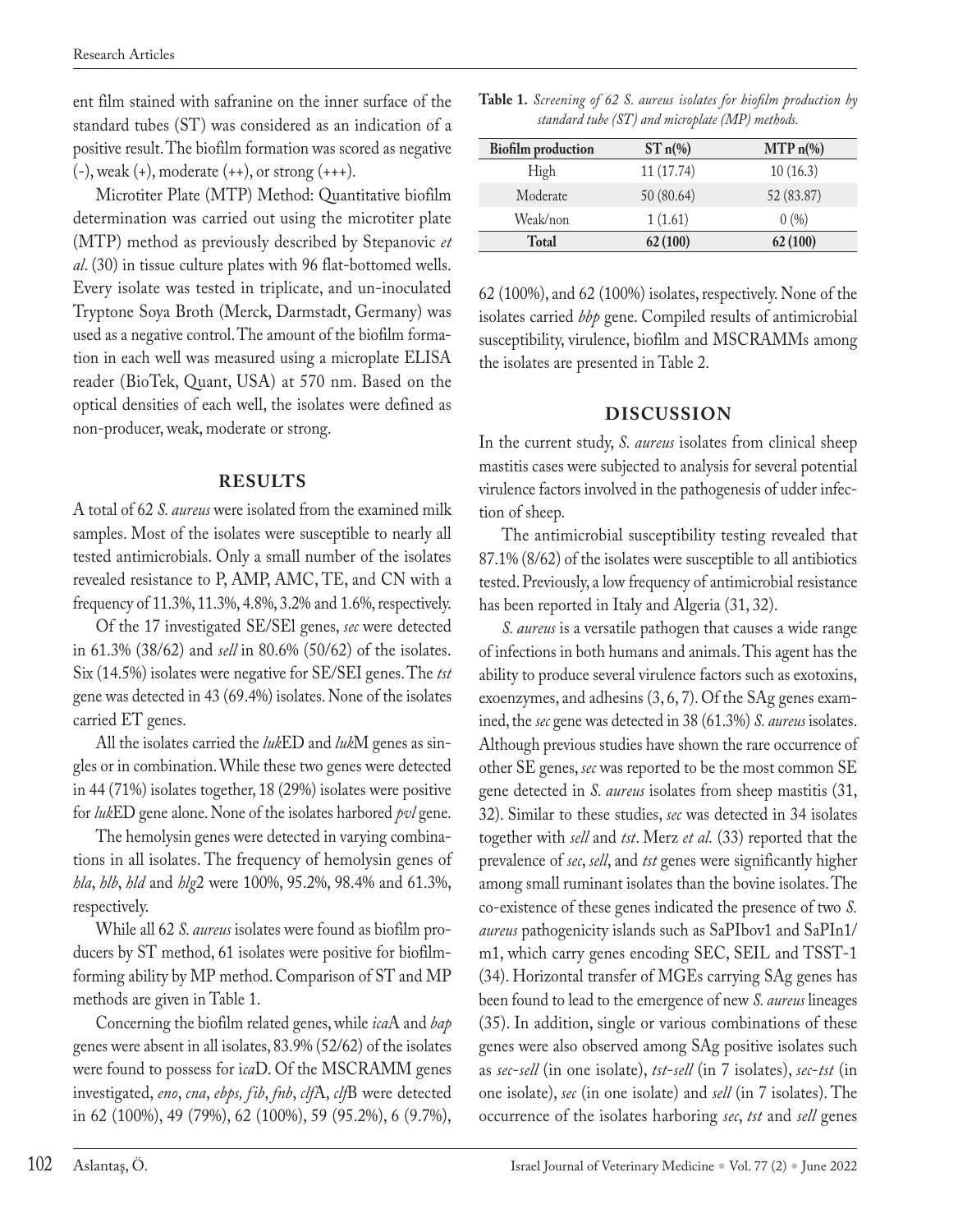| Number of<br>isolates | Resistance<br>profiles | Toxin gene<br>profile     | Hemolysins           | Leukocidins | icaD              | <b>MSCRAMM</b> genes                  |
|-----------------------|------------------------|---------------------------|----------------------|-------------|-------------------|---------------------------------------|
| $\mathbf{1}$          | P, AMP, AMC            | tst, sell                 | hla, hlb, hld, hlg-2 | lukED, lukM | icaD              | cna, eno, ebpS, fib, clfA, clfB       |
| $\mathbf{1}$          | P, AMP, AMC            | $(-)$                     | hla, hlb, hld, hlg-2 | lukED       | $(-)$             | cna, eno, ebpS, fnbB, fib, clfA, clfB |
| $\mathbf{1}$          | P, AMP, AMC            | $\left( \text{-}\right)$  | hla, hlb, hld        | lukED       | $(-)$             | eno, ebpS, fnbB, fib, clfA, clfB      |
| $\mathbf{1}$          | P, AMP, TE             | sec                       | bla, blb, bld, blg-2 | lukM, lukED | icaD              | cna, eno, ebpS, fib, clfA, clfB       |
| $\mathbf{1}$          | P, AMP, TE             | $\left( \text{-}\right)$  | hla, hlb, hld        | lukED, lukM | $(-)$             | eno, ebpS, fib, clfA, clfB            |
| $\mathbf{1}$          | P, AMP                 | $(-)$                     | hla, hlb, hld        | lukED       | icaD              | eno, ebpS, fib, clfA, clfB            |
| $\mathbf{1}$          | P, AMP                 | $\left( \text{-}\right)$  | bla, blb, bld        | lukED       | $(-)$             | eno, ebpS, fib, clfA, clfB            |
| $\mathbf{1}$          | <b>CN</b>              | sec, tst, sell            | bla, blb, bld, blg-2 | lukED, lukM | icaD              | cna, eno, ebpS, fib, clfA, clfB       |
| 22                    |                        | sec, tst, sell            | hla, hlb, hld, hlg-2 | lukM, lukED | icaD              | cna, eno, ebpS, fib, clfA, clfB       |
| $\mathfrak{Z}$        |                        | sec, tst, sell            | bla, blb, bld        | lukED, lukM | icaD              | cna, eno, ebpS, fib, clfA, clfB       |
| $\overline{2}$        |                        | sec, tst, sell            | hla, hlb, hld        | lukED       | icaD              | cna, eno, ebpS, fib, clfA, clfB       |
| 3                     |                        | sec, tst, sell            | bla, blb, bld, blg-2 | lukED       | icaD              | cna, eno, ebpS, fib, clfA, clfB       |
| $\overline{3}$        |                        | sec, tst, sell            | bla, blb, bld, blg-2 | lukED, lukM | $(-)$             | cna, eno, ebpS, fib, clfA, clfB       |
| $\mathbf{1}$          |                        | sec, tst                  | bla, hlb, hld, hlg-2 | lukED, lukM | icaD              | cna, eno, ebpS, fib, clfA, clfB       |
| $\mathbf{1}$          |                        | sec, sell                 | hla, hlb, hld        | lukED       | $(-)$             | cna, eno, ebpS, fib, clfA, clfB       |
| $\overline{3}$        |                        | tst, sell                 | bla, blb, bld, blg-2 | lukED, lukM | icaD              | cna, eno, ebpS, fib, clfA, clfB       |
| $\overline{4}$        |                        | tst, sell                 | hla, hlb, hld        | lukED       | icaD              | cna, eno, ebpS, fib, clfA, clfB       |
| $\mathbf{1}$          |                        | sec                       | bla, hlb, hld, hlg-2 | lukED       | icaD              | eno, ebpS, fnbB, fib, clfA, clfB      |
| $\sqrt{2}$            |                        | sell                      | hla, hld             | lukM, lukED | icaD              | eno, ebpS, clfA                       |
| $\overline{3}$        |                        | sell                      | hla, hlb, hld        | lukED       | icaD              | cna, eno, ebpS, fib, clfA, clfB       |
| $\mathbf{1}$          |                        | sell                      | bla, blb, bld, blg-2 | lukED       | icaD              | cna, eno, ebpS, fnbB, fib, clfA, clfB |
| $\mathbf{1}$          |                        | sell                      | hla, hlb, hld        | lukED       | $\left( -\right)$ | eno, ebpS, fnbB, fib, clfA, clfB      |
| $\sqrt{2}$            |                        | $\left( \text{-}\right)$  | bla, blb, bld, blg-2 | lukED, lukM | icaD              | cna, eno, ebpS, fib, clfA, clfB       |
| $\mathbf{1}$          |                        | $\left( \text{-} \right)$ | bla, bld, blg-2      | lukED       | icaD              | eno, ebpS, fib, clfA, clfB            |
| $1\,$                 |                        | $(-)$                     | bla, blb, bld        | lukED       | $(-)$             | eno, ebpS, fnbB, fib, clfA, clfB      |

**Table 2.** Results of antimicrobial susceptibility and virulence genes encoding toxin, biofilm and MSCRAMMs.

alone or in combination suggest the possibility of the existence of variations or new types of mobile genetic elements (36). Although the role of SAgs in intramammary infections remains to be fully elucidated, they allow *S. aureus* to colonize in mammary glands, and subsequently to cause tissue damage through modulation of the immune response (13).

The development of biofilm by staphylococci is related to the synthesis of PIA, controlled by the *ica*ADBC operon (17). However, staphylococci have been reported to be able to form biofilm in the absence of PIA, and cause biofilmrelated infections. This indicates the existence of certain surface proteins contributing to bacterial adhesion and biofilm formation (37, 38). In *S. aureus* strains isolated from mastitis cases, the frequency of genes related to adhesion and biofilm synthesis has been reported to vary according to the studied geogrophical areas (31, 32). In this study, even nearly all *S. aureus* isolates showed biofilm-forming ability, only the *ica*D gene (83.9%, 52/82) was detected in *S. aureus* isolates, but none of the isolates was positive for *ica*A and *bap* genes. Azara *et al*. (32) investigated biofilm-forming ability of 258 *S. aureus* from sheep mastitis by Congo Red Agar (CRA) method as well as for the presence of *ica*A and *ica*D genes and found all isolates being negative. On the other hand, Achek *et al*. (31) detected *ica* (A, C, D) genes in all of the isolates, except *bap* gene. Darwish and Asfour (39) and Tremblay *et al*. (40) also indicated that the process of biofilm formation is a complex phenomenon involving many genes or many unknown factors.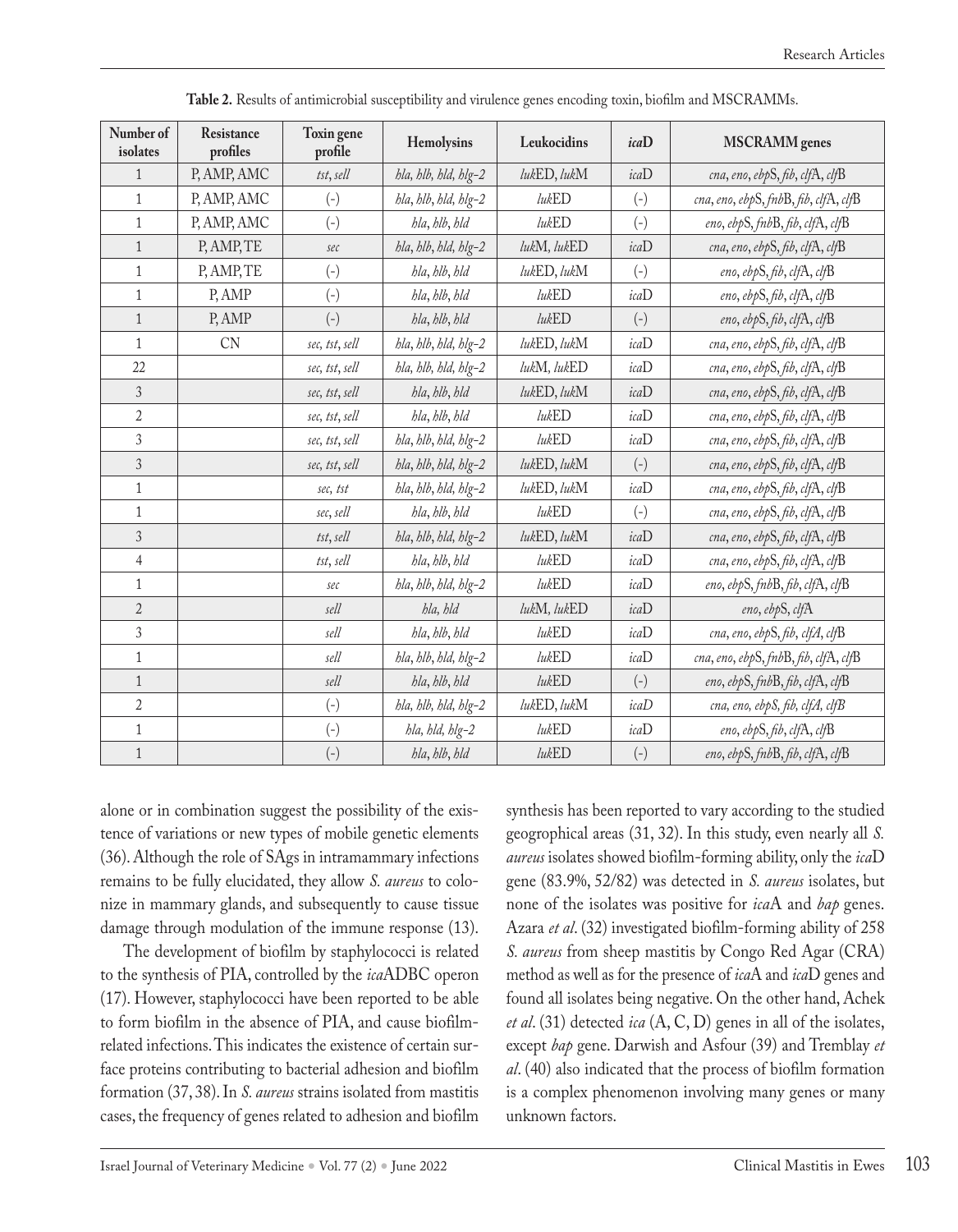*S. aureus* has the ability to express cell surface protein receptors designated MSCRAMMs, which are implicated in adhesion and colonization on host cells that is a critical step at the onset of the infection (41). In the present study, all isolates carried MSCRAMMs genes with 6 different profiles, being the most common were *cna*, *eno*, *ebp*S, *fib*, *clf*A, and *clf*B (in 47 isolates). The presence of various of MSCRAMMs genes observed in *S. aureus* strains can be accepted as evidence for providing a selective advantage for better host colonization.

Among the toxins produced by different *S. aureus* strains, bicomponent leukotoxins are pore-forming toxins, targeting PMNL and macrophages, that interfere with cellular immunity of the mammary gland (42). Cytotoxic and antiphagocytic properties of the invading bacteria result in exacerbation of severity of infection in the mammary gland (43). In the present study, PCR analysis of the isolates for leukotoxins revealed the simultaneous presence of *luk*ED and *luk*M in 44 (71%) isolates and only *luk*M gene in 18 (29%) isolates was detected. However, none of the isolates harbored *pvl* gene. Azara *et al*. (32) reported a prevalence rate of 93.4% (241/258) among *S. aureus* isolates with various combinations, *luk*M-*luk*ED-*luk*PV83 (159/258, 61.6%), followed by *luk*M-*luk*PV83 (33/258, 12.8%), *luk*M (20/258, 7.7%), *luk*D-E/*luk*PV83 (18/258, 6.9%).

Hemolysins  $(α, β, γ$  and  $δ)$  are among the important virulence factors produced by staphylococci. Hemolysins have lytic activity on a variety of host cells, resulting in death of the target cell (10). In this study, all isolates presented hemolysin genes with various combinations. Similarly, Achek *et al*. (31) found all isolates to be positive for *hld* and *hla* genes. However, in another study conducted by Azara *et al.*  (32), hemolysin genes were reported in 85.3% of the isolates, either alone or in combination.

The *agr* typing has been used to determine an association between the carriage of virulence genes and the presence of the *agr* operon in clinical *S. aureus* isolates (8). In the afore mentioned study, all isolates were assigned to *agr* type I. In contrast to the findings in the present study, *agr* type I and *agr* type III were reported to be dominant *agr* allels in *S. aureus* isolates from sheep mastitis cases (31, 44).

This study provides comprehensive data related to *S. aureus* from clinical sheep mastitis in the Şanlıurfa region of Turkey, and a high prevalence of virulence-associated determinants shows a potential risk to farm animals, farmers, and consumers.

## **Financial Support**

This research received no grant from any funding agency/ sector.

#### **CONFLICT OF INTEREST**

The authors declare that there is no conflict of interests.

#### **REFERENCES**

- 1. Hogeveen, H., Huijps, K., and Lam, T.J.: Economic aspects of mastitis: new developments. N. Z. Vet. J. 59:16-23, 2011.
- 2. Bradley, A.: Bovine mastitis: an evolving disease. Review. Vet. J. 164:116-128, 2002.
- 3. Tristan, A., Ying, L., and Bes, M.: Use of multiplex PCR to identify *Staphylococcus aureus* adhesins involved in human hematogenous infections. J. Clin. Microbiol. 41:4465-4467, 2003.
- 4. Vasileiou, N.G.C., Chatzopoulos, D.C. and Sarrou, S.: Role of staphylococci in mastitis in sheep. J. Dairy Res. 86:254-266, 2019.
- 5. Benkerroum, N.: Staphylococcal enterotoxins and enterotoxin-like toxins with special reference to dairy products: An overview. Crit. Rev. Food Sci. Nutr. 58:1943-1970, 2018.
- 6. Oliveira, D., Borges, A. and Simões, M. : *Staphylococcus aureus* toxins and their molecular activity in infectious diseases. Toxins (Basel), 10, 252, 2018.
- 7. Jarraud, S., Mougel, C., Thioulouse, J., Lina, G., Meugnier, H., Forey, F., Nesme, X., Etienne, J., and Vandenesch, F.: Relationships between *Staphylococcus aureus* genetic background, virulence factors, agr groups (alleles), and human disease. Infect. Immun. 70: 631-641, 2002.
- 8. Thompson, T.A. and Brown, P.D.: Association between the agr locus and the presence of virulence genes and pathogenesis in *Staphylococcus aureus* using a *Caenorhabditis elegans* model. Int. J. Infec. Dis. 54:72-76, 2017.
- 9. Gilot, P., Lina, G., Cochard, T. and Poutrel, B.: Analysis of the genetic variability of genes encoding the RNA III-Activating Components Agr and TRAP in a population of *Staphylococcus aureus* strains isolated from cows with mastitis. J. Clin. Microbiol. 40:4060-4067, 2002.
- 10. Oliver, S.P and Murinda, S.E.: Antimicrobial resistance of mastitis pathogens. Vet. Clin. North Am. Food Anim. Pract. 28:165-85, 2012.
- 11. Fox, L.K., Zadoks, R.N. and Gaskins, C.T.: Biofilm production by *Staphylococcus aureus* associated with intramammary infection. Vet. Microbiol. 107:295-299, 2005.
- 12. Melchior, M.B., van Osch, M.H., Lam, T.J., Vernooij, J.C., Gaastra, W. and Fink-Gremmels, J.: Extended biofilm susceptibility assay for *Staphylococcus aureus* bovine mastitis isolates: evidence for association between genetic makeup and biofilm susceptibility. J. Dairy Sci. 94:5926-5937, 2011.
- 13. Fitzgerald, J.R., Monday, S.R. and Foster, T.J.: Characterization of a putative pathogenicity island from bovine *Staphylococcus aureus* encoding multiple superantigens. J. Bacteriol. 183:63-70, 2011.
- 14. Costerton, J.W., Stewart, P.S. and Greenberg, E.P.: Bacterial biofilms: a common cause of persistent infections. Science. 284:1318-1322, 1999.